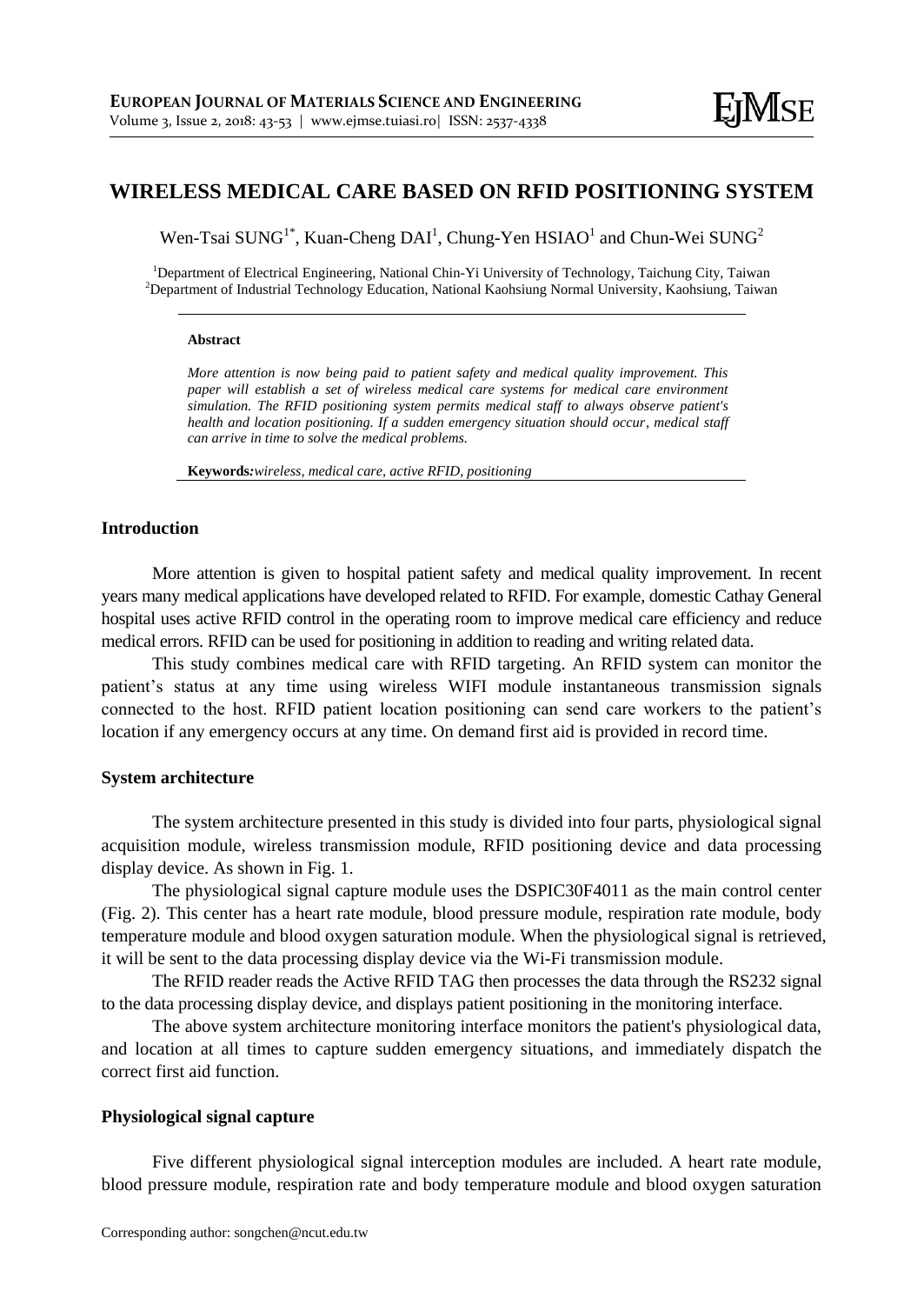module are included. They use the DSPIC30F4011 as the main control center. The data is intercepted through the Wi-Fi transmission module to the data processing display device.



**Fig. 1.** System architecture



**Fig. 2.** DSPIC30F4011 development board

# **Physiological signal capture**

Five different physiological signal interception modules are included. A heart rate module, blood pressure module, respiration rate and body temperature module and blood oxygen saturation module are included. They use the DSPIC30F4011 as the main control center. The data is intercepted through the Wi-Fi transmission module to the data processing display device.

### *Heart rate module*

The heart rate module, as shown in Fig. 3 and 4, can detect the electrocardiogram.

Electrocardiography (ECG) is the process of recording the heart's electrical activity over a period of time using electrodes placed on the skin. These electrodes detect the tiny electrical changes on the skin that arise from the heart muscle's electrophysiologic pattern of depolarizing and repolarizing during each heartbeat. This is a very commonly performed cardiology test.

### *Blood oxygen saturation module*

Oxygen saturation is a term referring to the fraction of oxygen-saturated hemoglobin relative to total hemoglobin (unsaturated  $+$  saturated) in the blood.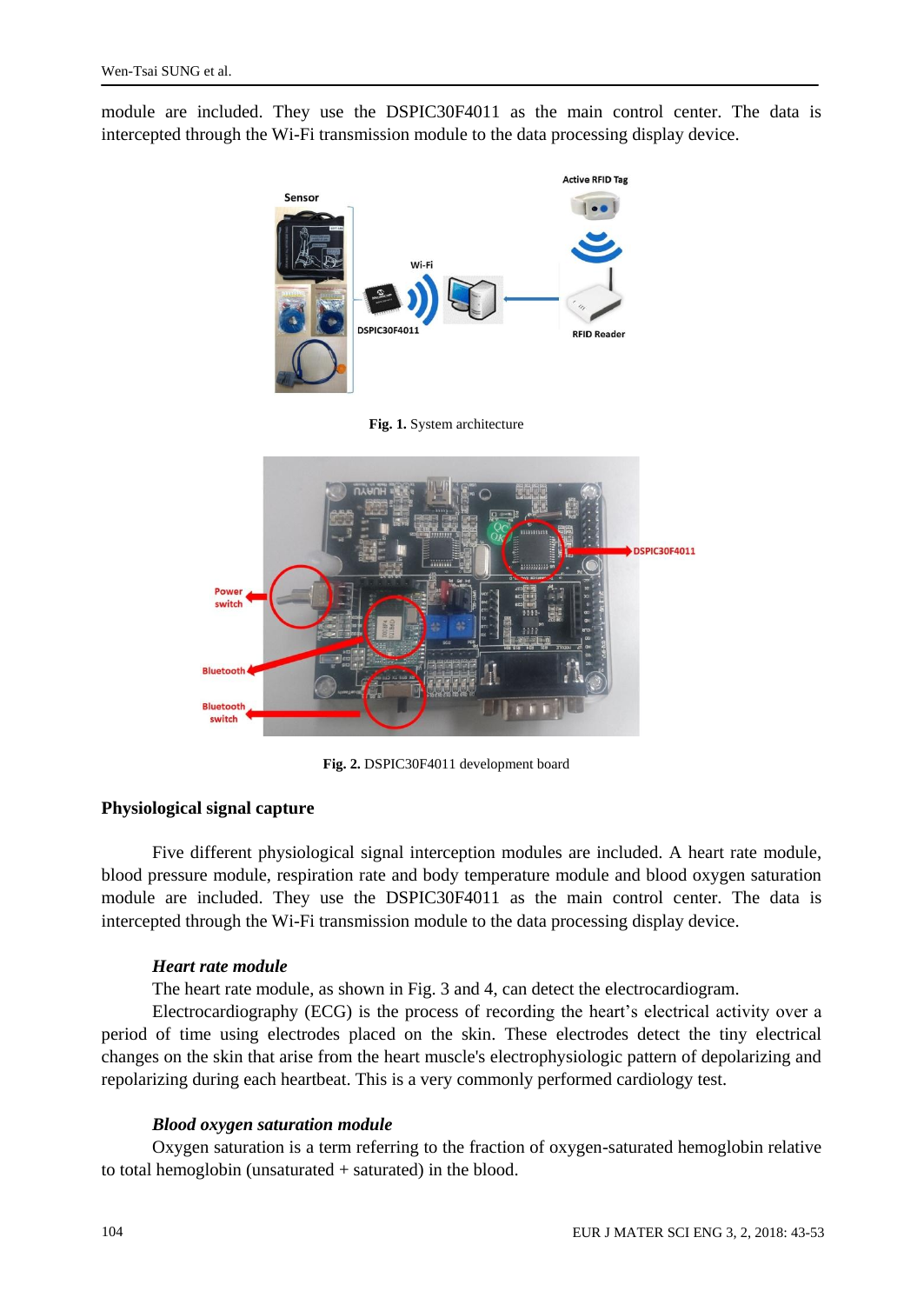The device uses light-emitting diodes in conjunction with a light-sensitive sensor to measure the absorption of red and infrared light in the extremity. The difference in absorption between oxygenated and deoxygenated hemoglobin makes the calculation possible. As shown in Fig. 5.



**Fig. 3.** Heart rate module



**Fig. 4.** ECG wire and electrode patch



**Fig. 5.** SpO2 sensor structure

The blood oxygen saturation module is shown in Fig. 6 and 7.

# *Blood pressure module*

The blood pressure measurement method used in this module is the oscillation method. The instrument will first inflate to crush the artery completely to stop the blood flow. The pressure is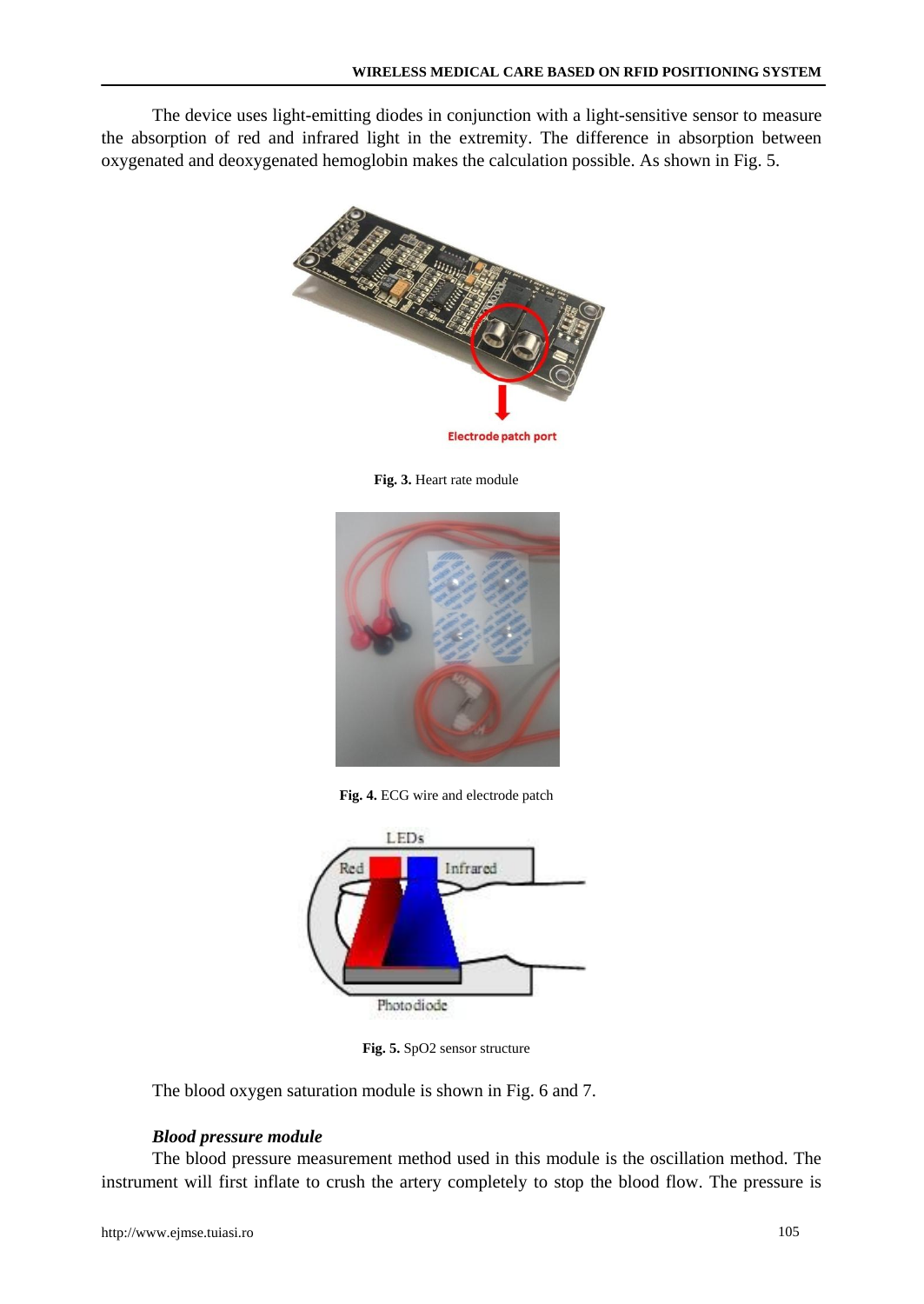then slowly relieved while the sensitive pressure sensor reads the pulse above the vein pulse. Pressure is continually slowly discharged while the Pulse pressure gradually becomes stronger.

Experiments show that when the pressure inside the cuff is equal to the average pressure, the pressure in the cuff is the largest. The pressure in the cuff is then reduced and the intravascular obstruction is reduced while the jetting effect becomes gradually smaller. Until the cuff pressure is less than the diastolic pressure pulsation cannot be produced.

The experimental results show that the pressure in the bag is equal to the average pressure of the artery. The maximum amplitude is then the center. When the vibration amplitude is about 50% of the maximum amplitude, the cuff internal pressure is about the same as the systolic blood pressure. The maximum amplitude is then the center back to find the vibration wave at about 80% of the maximum amplitude. The pressure inside the cuff is equivalent to the diastolic pressure as shown in Fig. 8.



**Fig. 6.** Blood oxygen saturation module



**Fig. 7.** SpO2 sensor

Because the oscillation method measures a series of pulsations and finds the maximum amplitude, the maximum amplitude of 0.5 and 0.8 were set as the systolic and diastolic blood pressure.

So it is not affected by the heart rate and vascular impedance, this is the only way to simultaneously measure systolic, diastolic and mean pressures in a noninvasive sphygmomanometer. Therefore, the modern automatic non-invasive sphygmomanometer uses this method.

The blood pressure module developed in this study is shown in Fig. 9 and 10.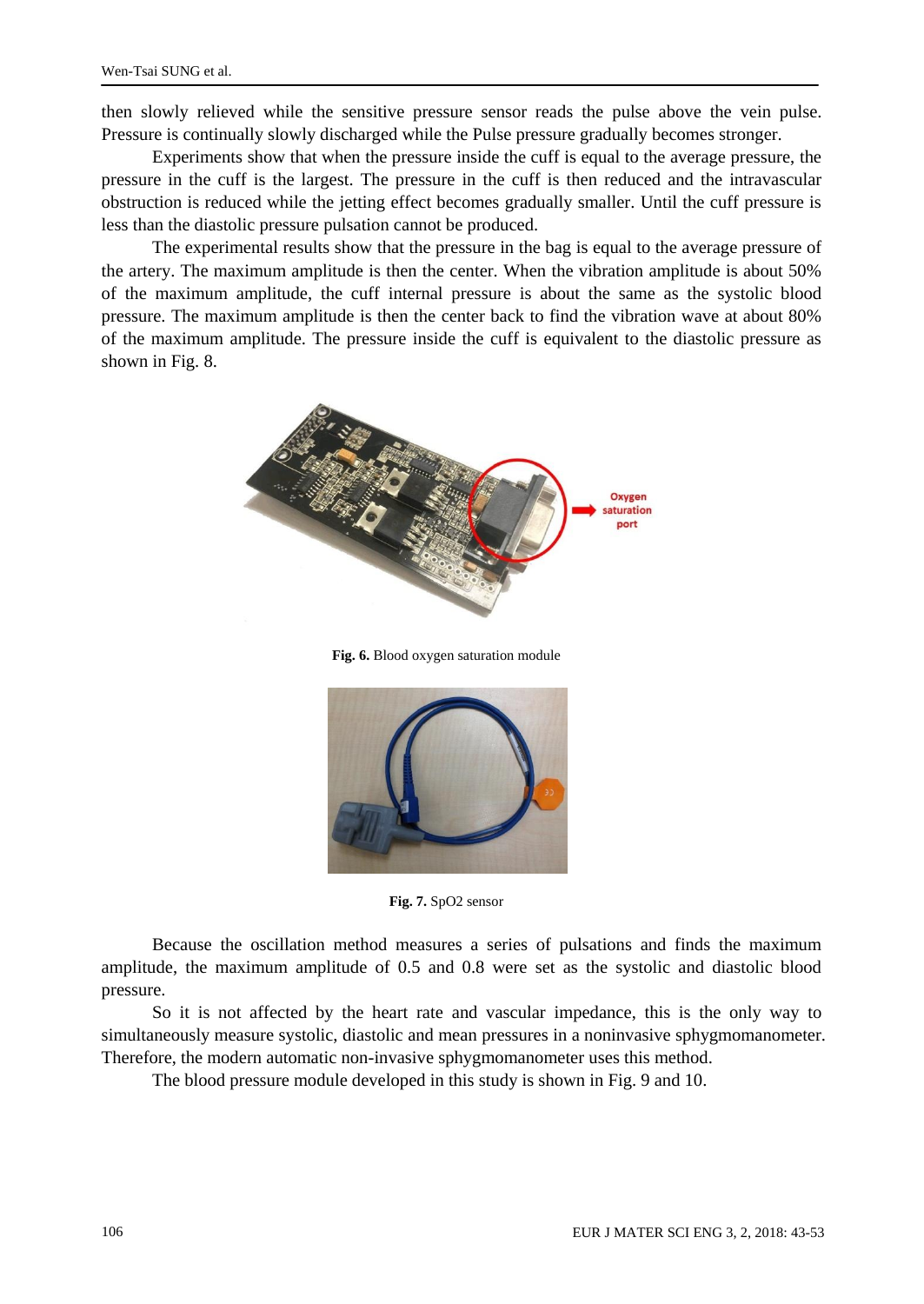

**Fig. 8.** Blood pressure waveform



**Fig. 9.** Blood pressure module



**Fig. 10.** Blood pressure arm band

### *Respiration rate and body temperature module*

Respiratory rate measurement regards the air as DC insulator, so the human body lungs act like a variable capacitor, with inspiratory and expiratory changes in capacitance, inspiratory capacitance increases, and exhalation when the capacitance value decreases. The rest of the body can be regarded as resistance to the chest.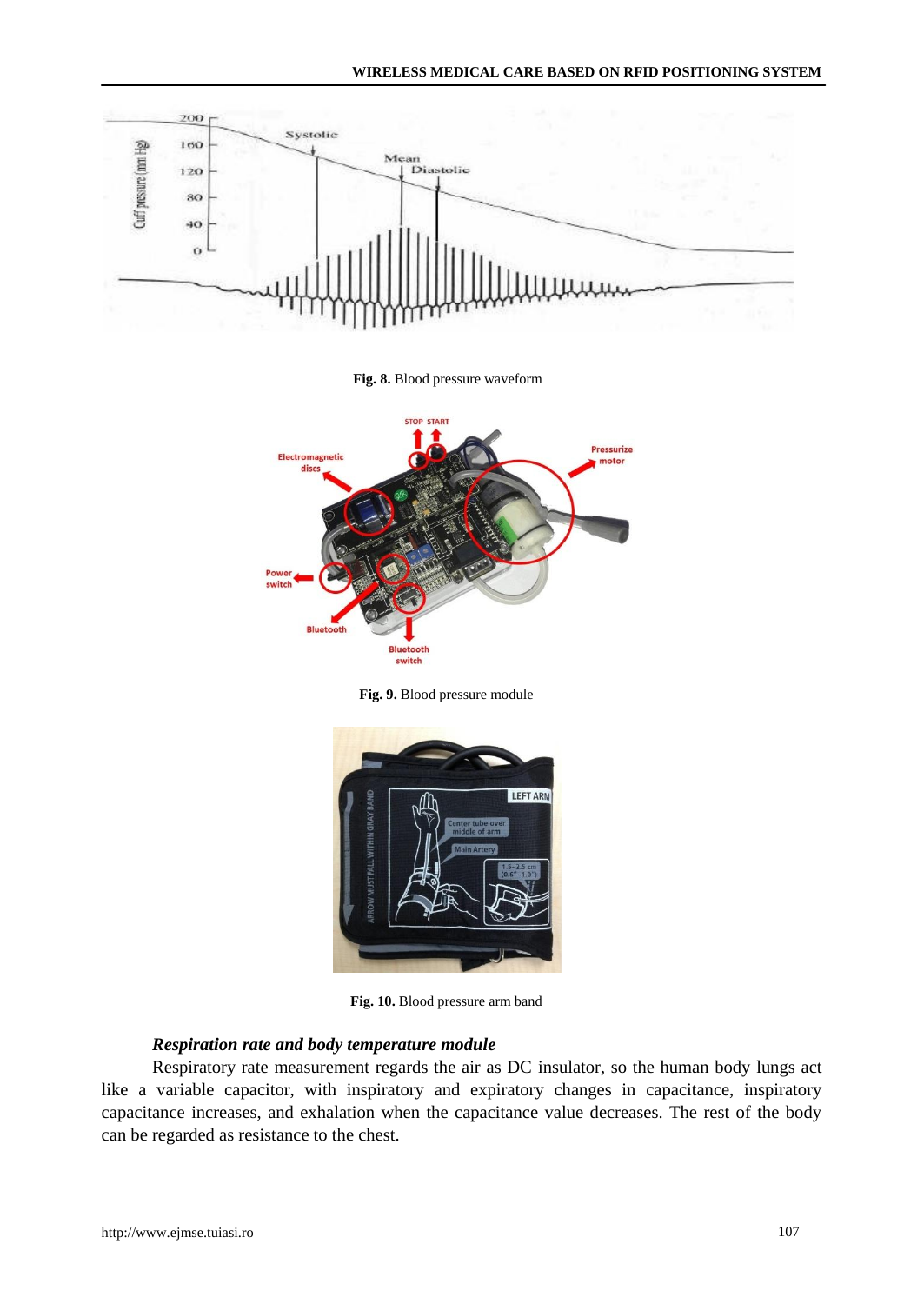Fig. 11 represents a simple cross-chest impedance model between two points. Where RA RB and RC represent the resistance of the general human tissue, and RL and CL represent the lung impedance. In Fig. 11 (a) can be reduced to (b).

When adding a small alternating current at a known frequency between two points of the thoracic cavity, the impedance change in the lungs with respect to respiration can be calculated. This principle is called "Impedance Pneumography".



**Fig. 11.** Respiration rate sensing principle

We can therefore measure the respiration rate using this principle. The respiration rate and body temperature module is shown in Fig. 12 and 13.



**Fig. 121.** Respiration rate and body temperature module

#### **RFID positioning**

#### *RFID*

Radio-frequency identification (RFID) uses electromagnetic fields to automatically identify and track tags attached to objects. The tags contain electronically stored information. Passive tags collect energy from a nearby RFID reader's interrogating radio waves. Active tags have a local power source such as a battery and may operate at hundreds of meters from the RFID reader. Unlike a barcode, the tag need not be within the line of sight of the reader, so it may be embedded inside a tracked object.

This study uses active RFID wristbands and active RFID readers as positioning devices, as shown in Fig. 14 and 15.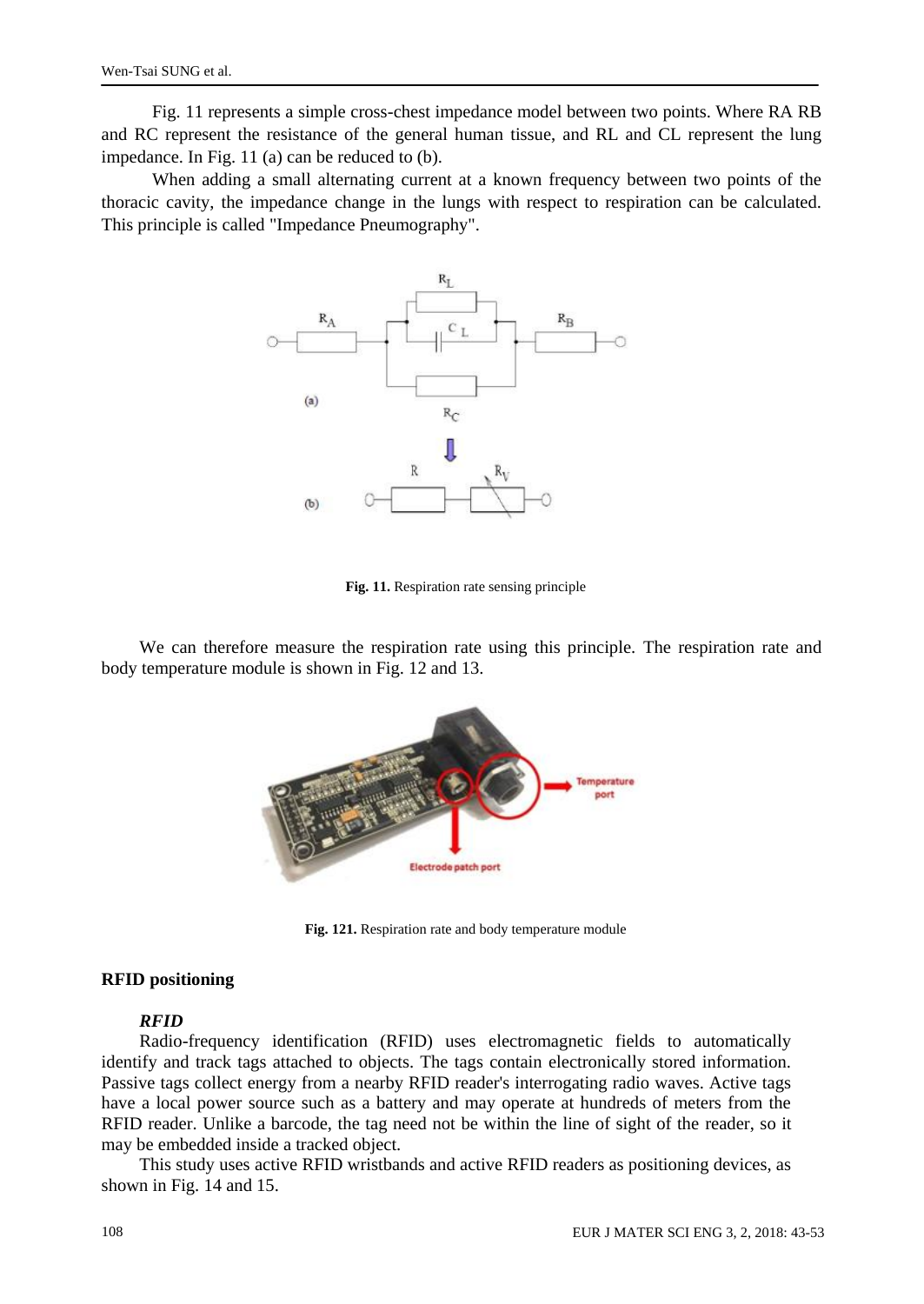

**Fig. 13.** Wire and electrode patch



**Fig. 14.** Active RFID wristband



**Fig. 15.** Active RFID reader

### *RSSI*

Received signal strength indicator (RSSI) can be used to measure the distance between the transmitter and the receiver. The RSSI value of the receiver received RF energy intensity, the transmitter in the send signal to the receiving end of the process, RF energy will be lost.

The degree of loss is proportional to the distance between the transmitter and the receiver, whereby we can use RSSI to calculate the distance between the transmitter and the receiver.The RSSI value is inversely proportional to the distance. The higher the RSSI the stronger the signal and the closer the distance. Thus, when the RSSI value is expressed in a negative form (for example, -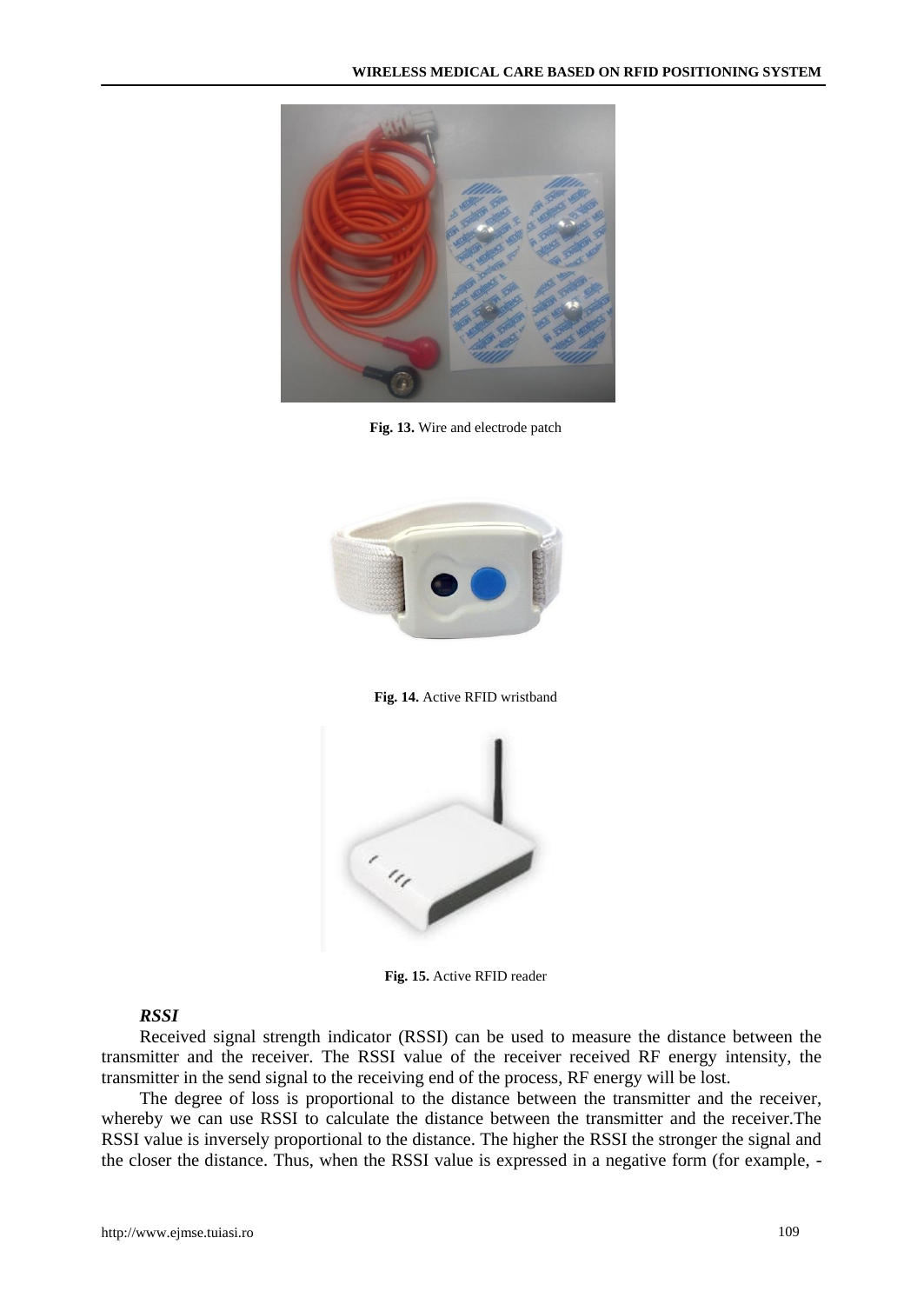100), the closer the value is to 0, the stronger the received signal.  $\cdot$  The relationship between signal strength and distance is shown in Fig. 16.



**Fig. 16.** Signal strength and distance relationship diagram

Equation (1) can represent the relationship between RSSI and distance:

$$
P_r(d) = P_r(d_0) - 10n \log \frac{d}{d_0} + X \text{ (dBm)}
$$
 (1)

In Equation (1)  $\cdot$  d represents the distance between the transmitter and the receiver. The  $d_0$  is the reference distance.  $P_r(d_0)$  is the energy received by the reference distance  $d_0$ . X (dBm) shows a Gaussian distribution variable with an average value of zero. The  $n$  is called a signal propagation constant in an environmental relationship. In practice, it is generally simplified as Equation (2):

$$
P_r(d) = P_r(d_0) - 10n \log \frac{d}{d_0}
$$
 (2)

In Equation (2), set to 1 meter as the reference distance, and then simplified to Equation (3):

$$
RSSI = A - 10n \log(d)
$$
\n(3)

In Equation (3), A is 1 meter of transmission power consumption (dBm).

#### *Round intersection positioning*

The RSSI is measured using three active coordinates of the known RFID reader. The distance d from the three readers to the RFID tag is calculated using formula (3) to three readers from the center, d for the radius of the circle. The coordinates of the intersection point D are the coordinates of the RFID tag, are shown in Fig. 17.

D point coordinates can be calculated using Equation (4):

$$
\begin{cases}\nd1 = \sqrt{(x - x_1)^2 + (y - y_1)^2} \\
d2 = \sqrt{(x - x_2)^2 + (y - y_2)^2} \\
d3 = \sqrt{(x - x_3)^2 + (y - y_3)^2}\n\end{cases}
$$
\n(4)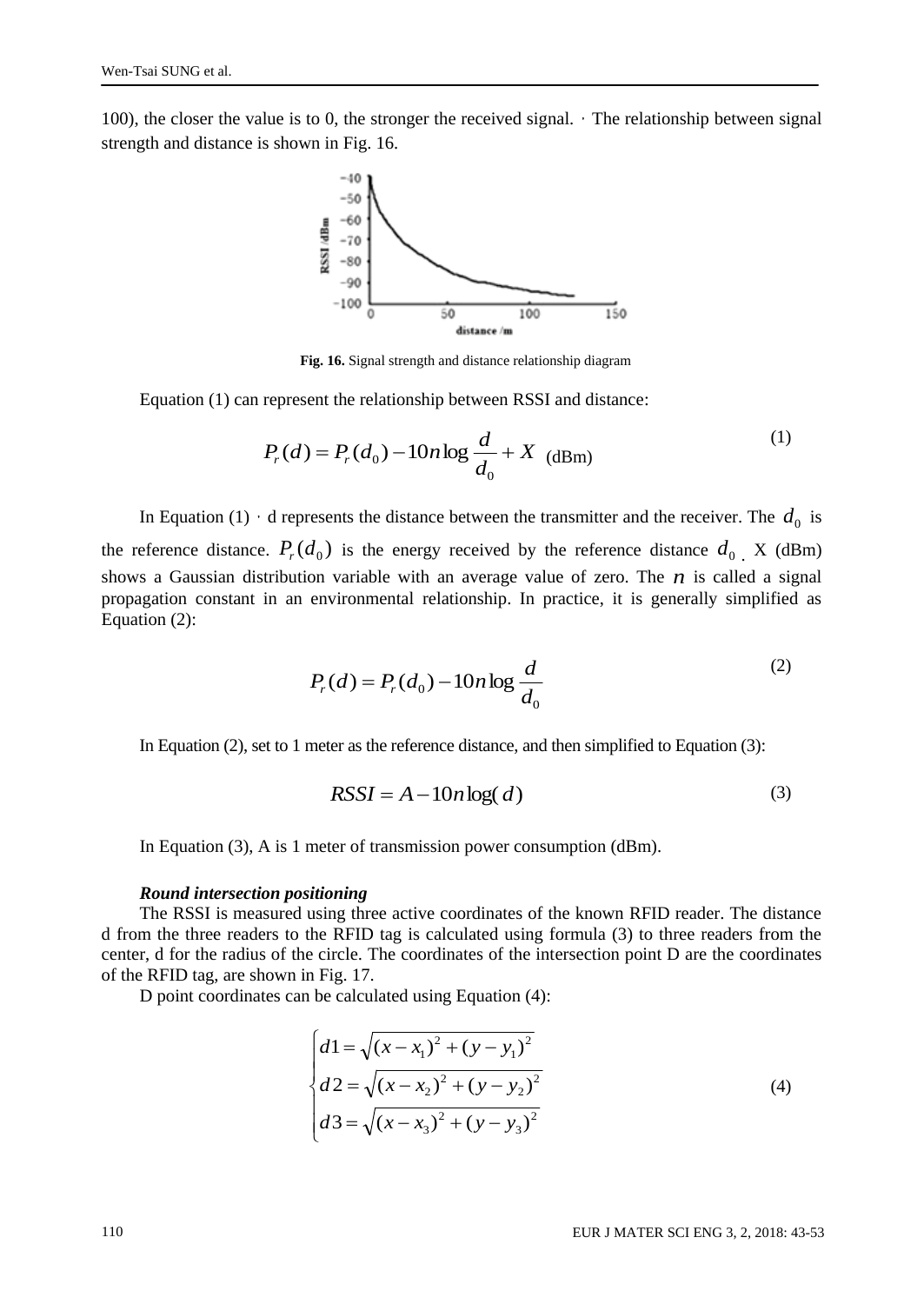

**Fig. 172.** Round intersection point positioning diagram

### *System flow chart*

The system flow is shown in Fig. 18.



**Fig. 18.** System flow chart

### **Experimental results**

The physiological signal capture module intercepts the physiological signal. DSPIC30F4011 is the main control center through the wireless WIFI to the data analysis display interface, as shown in Fig. 19.

Using a classroom as an RFID positioning analog location, active RFID signals are sent to the classroom around the RFID reader, RS232 to send the signal to the data analysis display device. The monitor after receiving the data to RSSI algorithm and circle the intersection point method analyzes the coordinates and displays it on the interface, as shown in Fig. 22.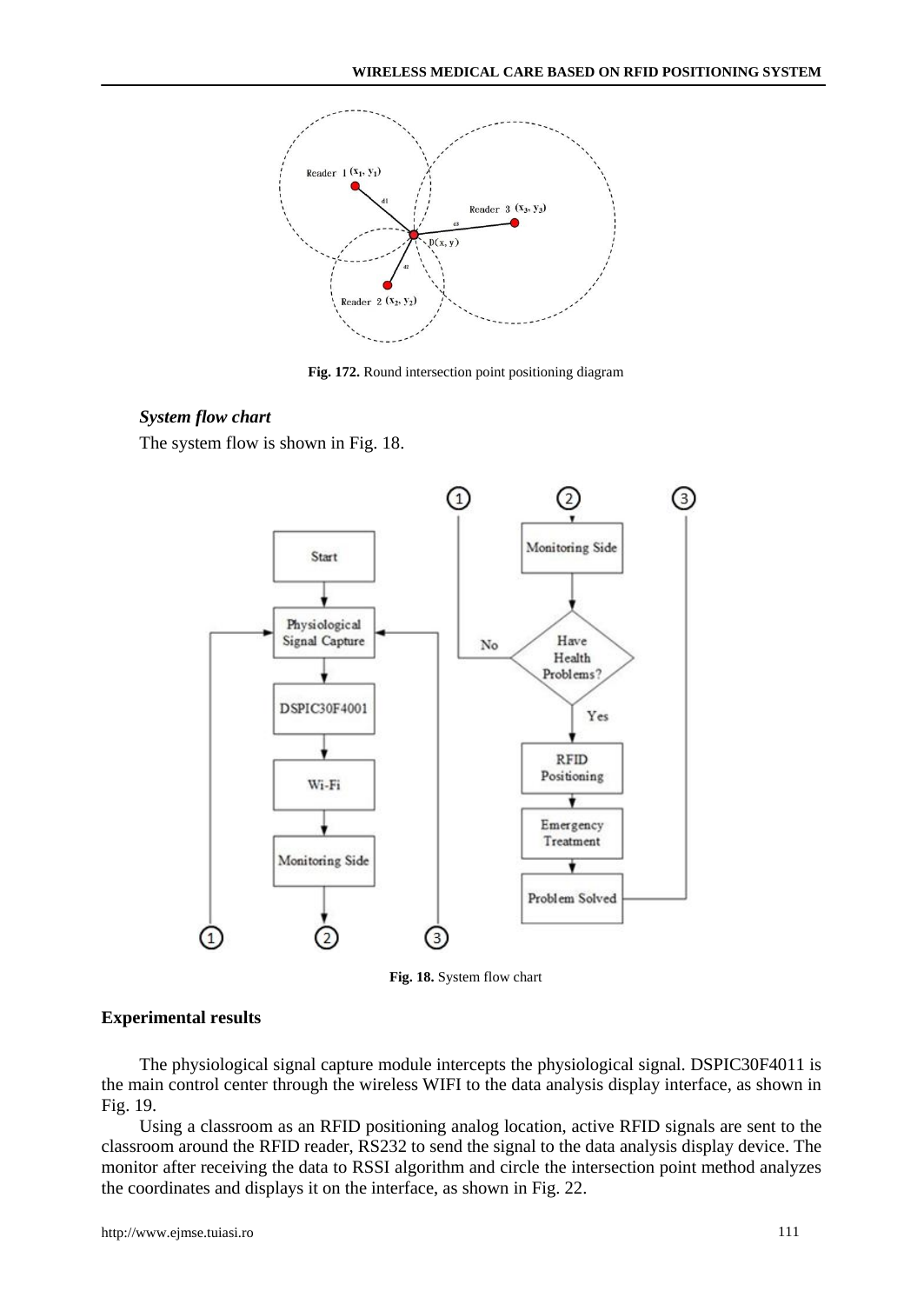| <b>BE</b> main.vi                                                                                                                               |                                                                                                                                                | $-1$<br>ECO                    |
|-------------------------------------------------------------------------------------------------------------------------------------------------|------------------------------------------------------------------------------------------------------------------------------------------------|--------------------------------|
| ECG_COM<br>SPO2_COM<br>RESP_COM<br>NIBP_COM<br>COM3<br>$\overline{ \cdot }$<br>$\left\vert \mathbf{e}\right\vert$<br>$\boxed{\Box}$<br>o<br>ECG | ECG_GAIN<br>STOP<br>$\frac{\partial f}{\partial t}$ 4<br>$\sim$<br><b>RESP_GAIN</b><br>SPO <sub>2</sub><br><b>RESP</b><br>Sampling<br>Sampling | $250 -$                        |
| 250                                                                                                                                             | SPO2_GAIN<br>25<br>25<br>š4<br><b>HR</b><br>84                                                                                                 | $\circ$<br>1000<br>RESP<br>500 |
| RESP<br>500                                                                                                                                     | $1000$ RR<br>13                                                                                                                                | 400<br>300                     |
| 400<br>$300 -$<br>$200 -$<br>STO2                                                                                                               | TEMP<br>35.4<br>1000                                                                                                                           | 200<br>1000<br>SPO2<br>$200 -$ |
| 200-<br>100                                                                                                                                     | SPO <sub>2</sub><br>96                                                                                                                         | $100 -$<br>$\circ$             |
| $\circ$<br><b>NIBP</b><br>$200 -$                                                                                                               | 1000 NIBP<br>93/44                                                                                                                             | 1000<br>NIBP<br>$200 -$        |
| $100 -$                                                                                                                                         | Basic_mmhg<br>76<br>1000                                                                                                                       | 100<br>1000                    |

Fig. 19. Health monitoring interface **Fig. 20.** Health data waveform



Fig. 21. Health data **Fig. 22.** Experimental positioning results

Assume that the Reader 1 coordinates are (0,0). One unit is one meter. Thus, after several experiments, Table 1 was obtained.

From Table 1 we can see RFID positioning within 1 meter of the error. But this does not affect the medical staff in the shortest possible time to find the patient.

**Table 1.** Calculate coordinates and actual coordinates

| Calculate<br>Coordinates(x,y) | Actual<br>Coordinates(x,y) | Error(m) |
|-------------------------------|----------------------------|----------|
| A1(6.1, 5.8)                  | A1(6,5)                    | 0.80     |
| A2(6.8, 4.5)                  | A2(7,4)                    | 0.53     |
| A3(12.9, 2.6)                 | A3(12,3)                   | 0.98     |
| A4(8.3, 4.6)                  | A4(8,5)                    | 0.67     |
| A5(5.8, 3.9)                  | A5(6.5, 3.5)               | 0.80     |

From Fig. 19, you can clearly evaluate the patient's health, in the event of a sudden emergency situation the medical staff can quickly find the patient location through Fig. 22, to achieve immediate rescue.